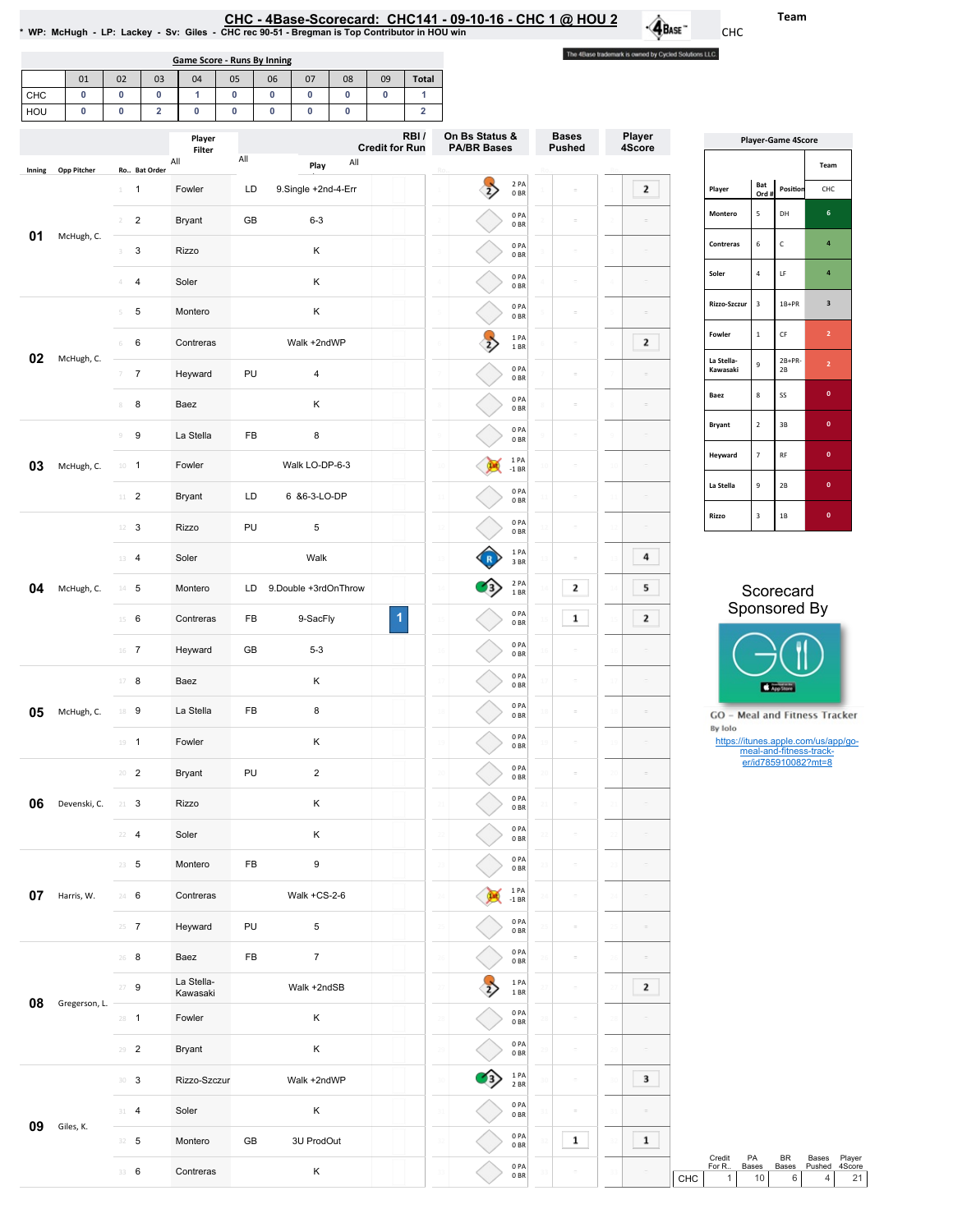|         |                           |               |              | <u>' u ^ } Œr Zµv• Ç/vv]v</u> P |    |                      |    |                             |                          |                |       |                                                              |                  |                |                                 |                                  |                        |                                                       |
|---------|---------------------------|---------------|--------------|---------------------------------|----|----------------------|----|-----------------------------|--------------------------|----------------|-------|--------------------------------------------------------------|------------------|----------------|---------------------------------|----------------------------------|------------------------|-------------------------------------------------------|
| $8 + 8$ | ìí                        | ìî            | ìï           | ìð                              | ìñ |                      | ìò | ìó                          | ìô                       | ìõ             | d}šo  |                                                              |                  |                |                                 |                                  |                        |                                                       |
| $+28$   |                           |               |              |                                 |    |                      |    |                             |                          |                |       |                                                              |                  |                |                                 |                                  |                        |                                                       |
|         |                           |               |              | Wo Ç Œ<br>8]oš OE               |    |                      |    |                             |                          | & UHGLWIRU5 XQ | $5\%$ | 2 Q%V 6 VDWXV<br>3\$ %5 %DVHV                                | %DVHV<br>3 XVKHG | 30 MU<br>6FRUH |                                 |                                  | WoÇŒE u ð^}Œ           |                                                       |
|         | /vv]vP K‰WjšZ Œ           |               | Z} XX ŠKOE C | $\pmb{\circledcirc}$            |    | $\pmb{\circledcirc}$ |    | WoÇ                         | $\pmb{\circledcirc}$     |                |       |                                                              |                  |                |                                 |                                  |                        | $d$ u                                                 |
|         |                           | $\pm$         |              | ) RZ ONU                        |    | $\prime$ '           |    |                             | $61QJ$ $6H$ $QG$ $(W)$   |                |       | $\begin{smallmatrix} \hat{I} & W \\ 1 & Z \end{smallmatrix}$ |                  |                | Wo Ç Œ                          | š<br>KŒ                          | /V)∙jŸ                 | $\,$                                                  |
|         | $D$ , $\mu$ PZU X         | $\hat{\perp}$ |              | <b>%UDOW</b>                    |    | $*$ %                |    |                             |                          |                |       | i W<br>i Z                                                   |                  |                | $D$ } vš $QE$                   | ñ                                |                        | ò                                                     |
|         |                           | ï.            |              | 54]R                            |    |                      |    | $\sim$                      |                          |                |       | ìW<br>$i$ Z                                                  |                  |                | } všOEOE                        | ò                                |                        | ð                                                     |
|         |                           | ð             |              | 6 ROHU                          |    |                      |    | $\cdot$                     |                          |                |       | i W<br>i Z                                                   |                  |                | $^{\wedge}\}$ o Œ               | ð                                | $\mathcal{S}$          | ð                                                     |
|         |                           | ñ             |              | 0 RQMUR                         |    |                      |    | $\cdot$                     |                          |                |       | i W<br>i Z                                                   |                  |                | zjii}r^i iµd‡ ï                 |                                  | $i = WZ$               | $\ddot{\rm I}$ .                                      |
|         |                           | ò             |              | & ROWHUDV                       |    |                      |    | $:$ DON $QG$ 3              |                          |                |       | i W<br>í Z                                                   |                  |                | 8} Áo Œ                         | í                                | &                      |                                                       |
|         | $D$ , $\mu$ PZU X         | ó             |              | $+HZDIB$                        |    | 38                   |    |                             |                          |                |       | ìW<br>i Z                                                    |                  |                | $>$ ^š oo r<br>$<$ A $\cdot$ I] | $\tilde{\mathbf{o}}$             | $i = WZr$<br>Î         |                                                       |
|         |                           | ô             |              | %DHJ                            |    |                      |    | $\sim$                      |                          |                |       | $\begin{smallmatrix} 1 & W \\ 1 & Z \end{smallmatrix}$       |                  |                | - ì                             | ô                                | $\mathsf{v}\mathsf{v}$ | $\mathbf{1}$                                          |
|         |                           | õ             |              | /D6WKOD                         |    | ) %                  |    |                             |                          |                |       | i W<br>i Z                                                   |                  |                | 0Ç vš                           | $\hat{I}$                        | $\ddot{\text{I}}$      | $\mathbf{I}$                                          |
|         | $D$ , $\mu$ PZUX $\Box$   |               |              | ) RZ ®IU                        |    |                      |    | $\therefore$ DON/2 '3       |                          |                |       | í W                                                          |                  |                | , ÇÁ Œ                          | ó                                | Z&                     | $\mathbf{1}$                                          |
|         |                           | i í           |              | <b>%UDOW</b>                    |    | $\prime$ .           |    |                             | $/2$ ' 3                 |                |       | rí Z<br>i W                                                  |                  |                | $>$ ^s $\omega$                 | õ                                | $\hat{I}$              | $\mathbf{1}$                                          |
|         |                           |               |              |                                 |    |                      |    |                             |                          |                |       | i Z<br>i W                                                   |                  |                | zjì ì }                         | ï                                | $\mathfrak{f}$         | $\mathbf{I}$                                          |
|         |                           | íî            |              | 54]R                            |    | 38                   |    |                             |                          |                |       | i Z<br>í W                                                   |                  |                |                                 |                                  |                        |                                                       |
|         |                           | íï            |              | 6 ROHU                          |    |                      |    | $\therefore$ DON            |                          |                |       | $i$ $z$<br>îW                                                |                  |                |                                 |                                  |                        |                                                       |
|         | $D$ , $\mu$ PZUX ið       |               |              | 0 ROMUR                         |    | $\prime$ .           |    |                             | <b>RXEOH LG2 O7 KURZ</b> |                |       | $i$ Z                                                        |                  |                |                                 | 6 FRU+FDUG<br><b>6 SROVRUHG%</b> |                        |                                                       |
|         |                           | íñ            |              | & ROWHUDV                       |    | ) %                  |    | 6DF) Q                      |                          |                |       | i W<br>i Z                                                   |                  |                |                                 |                                  |                        |                                                       |
|         |                           | íò            |              | $+HZDUS$                        |    | $*$ %                |    |                             |                          |                |       | i W<br>i Z                                                   |                  |                |                                 |                                  |                        |                                                       |
|         |                           | íó            |              | %DHJ                            |    |                      |    | $\sim$                      |                          |                |       | i W<br>i Z                                                   |                  |                |                                 |                                  |                        |                                                       |
|         | <b>D</b> , $\mu$ PZUX i ô |               |              | /D6WKOD                         |    | ) %                  |    |                             |                          |                |       | i W<br>i Z                                                   |                  |                |                                 |                                  |                        |                                                       |
|         |                           | íõ            |              | ) RZ ®IU                        |    |                      |    | $\epsilon$                  |                          |                |       | i W<br>$i$ Z                                                 |                  |                |                                 |                                  |                        | KWOSV LWACH VDSSOH FRP XVDSSJR<br>PHDODOG LLWAH VWDFN |
|         |                           | $-11$         |              | <b>%UDQW</b>                    |    | 38                   |    |                             |                          |                |       | i W<br>i Z                                                   |                  |                |                                 | <b>HUIG</b>                      |                        | <u>"PW</u>                                            |
|         | À v∙l]U X îí              |               |              | 5 L ] R                         |    |                      |    | $\sim$                      |                          |                |       | i W<br>i Z                                                   |                  |                |                                 |                                  |                        |                                                       |
|         |                           | $-11$         |              | 6 ROHU                          |    |                      |    | $\sim$                      |                          |                |       | i W<br>i Z                                                   |                  |                |                                 |                                  |                        |                                                       |
|         |                           | $-11$         |              | 0 ROMUR                         |    | ) %                  |    |                             |                          |                |       | i W<br>i Z                                                   |                  |                |                                 |                                  |                        |                                                       |
|         | , OCEEUIX îŏ              |               |              | & ROWHUDV                       |    |                      |    | $\therefore$ DON & 6        |                          |                |       | i W<br>rí Z                                                  |                  |                |                                 |                                  |                        |                                                       |
|         |                           | îñ            |              | $+HZDUS$                        |    | 38                   |    |                             |                          |                |       | i W<br>i Z                                                   |                  |                |                                 |                                  |                        |                                                       |
|         |                           | îò            |              | %DH]                            |    | ) %                  |    |                             |                          |                |       | i W<br>i Z                                                   |                  |                |                                 |                                  |                        |                                                       |
|         |                           | ÎÓ            |              | /D6WKOD<br>. DZ DVDNL           |    |                      |    | : DON: QG6%                 |                          |                |       | í W<br>$i$ Z                                                 |                  |                |                                 |                                  |                        |                                                       |
|         | ' OFP OB VUX              | îô            |              | ) RZ ONU                        |    |                      |    | $\mathcal{L}_{\mathcal{A}}$ |                          |                |       | i W                                                          |                  |                |                                 |                                  |                        |                                                       |
|         |                           | Îõ            |              | <b>%UDOW</b>                    |    |                      |    | <b>Contractor</b>           |                          |                |       | i Z<br>i W                                                   |                  |                |                                 |                                  |                        |                                                       |
|         |                           | $\mathbf{H}$  |              | 5 L ] R 6 ] F ] XU              |    |                      |    | $\therefore$ DON QG 3       |                          |                |       | ìZ<br>i W                                                    |                  |                |                                 |                                  |                        |                                                       |
|         |                           |               |              |                                 |    |                      |    |                             |                          |                |       | $i$ Z<br>i W                                                 |                  |                |                                 |                                  |                        |                                                       |
|         | ']o∙UkX                   | - Tí          |              | 6 ROHU                          |    |                      |    | $\sim$                      |                          |                |       | i Z<br>i W                                                   |                  |                |                                 |                                  |                        |                                                       |
|         |                           | ΪÎ            |              | 0 ROMUR                         |    | $*$ %                |    | 8 3 URG2 XW                 |                          |                |       | i Z                                                          |                  |                | &UHGLW 3\$<br>)RU5 %DVHV        |                                  |                        | %5 %DVHV 300AH<br>%DVHV 3XVKHG 6FRU                   |
|         |                           | $\top \top$   |              | & ROWHUDV                       |    |                      |    | $\sim$                      |                          |                |       | ìW<br>$i \, z$                                               |                  |                | $8 + 8$                         |                                  |                        |                                                       |

: 3 OF+XJK /3 /DFNH 6Y \*LONV  $\frac{8+8}{8+8.015}$  %DVH6FRUHFDUG  $\frac{8+8}{8+8.015}$   $\frac{8+8}{8+8.015}$   $\frac{8+8}{8+8.015}$   $\frac{8+8}{8+8.015}$   $\frac{8+8}{8+8.015}$   $\frac{8+8}{8+8.015}$   $\frac{8+8}{8+8.015}$   $\frac{8+8}{8+8.015}$   $\frac{8+8}{8+8.015}$ 

 $d$  u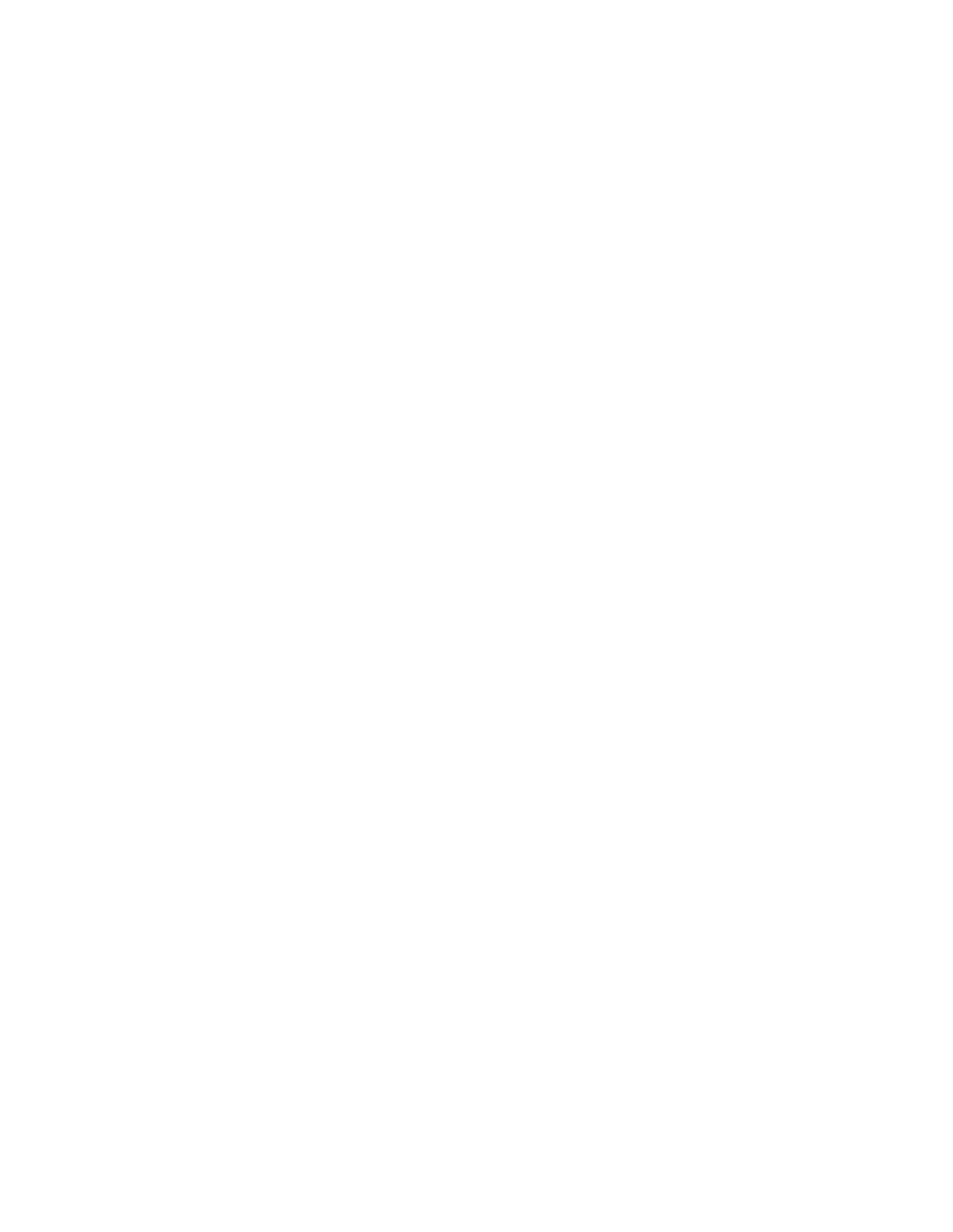## CHC-4Base-Scorecard:CHC141-09-10-16-CHC1@ HOU2 \*WP:McHugh-LP:Lackey-Sv:Giles-CHCrec90-51-BregmanisTopContributorinHOUwin



|                    | CHC - 4BaseScore - Player 4Score by Batting Order<br>CHC141 - 09-10-16 - CHC 1 @ HOU 2<br>WP: McHugh - LP: Lackey - Sv: Giles - CHC rec 90-51 - Bregman is Top Contributor in HOU win |           |                |              |                         |                         |                  |                |                          |           |                |  |  |  |  |
|--------------------|---------------------------------------------------------------------------------------------------------------------------------------------------------------------------------------|-----------|----------------|--------------|-------------------------|-------------------------|------------------|----------------|--------------------------|-----------|----------------|--|--|--|--|
|                    |                                                                                                                                                                                       |           |                |              |                         |                         | <b>Bat Order</b> |                |                          |           |                |  |  |  |  |
| Player             | Team                                                                                                                                                                                  | Position  | $\mathbf{1}$   | $\mathbf{2}$ | 3                       | $\overline{\mathbf{4}}$ | 5                | 6              | $\overline{\phantom{a}}$ | 8         | 9              |  |  |  |  |
| <b>Montero</b>     | CHC                                                                                                                                                                                   | DH        |                |              |                         |                         | $6\phantom{a}$   |                |                          |           |                |  |  |  |  |
| Contreras          | <b>CHC</b>                                                                                                                                                                            | C         |                |              |                         |                         |                  | $\overline{4}$ |                          |           |                |  |  |  |  |
| Soler              | CHC                                                                                                                                                                                   | LF        |                |              |                         | $\overline{\mathbf{4}}$ |                  |                |                          |           |                |  |  |  |  |
| Rizzo-Szczur       | CHC                                                                                                                                                                                   | $1B+PR$   |                |              | $\overline{\mathbf{3}}$ |                         |                  |                |                          |           |                |  |  |  |  |
| Fowler             | <b>CHC</b>                                                                                                                                                                            | <b>CF</b> | $\overline{2}$ |              |                         |                         |                  |                |                          |           |                |  |  |  |  |
| La Stella-Kawasaki | CHC                                                                                                                                                                                   | 2B+PR-2B  |                |              |                         |                         |                  |                |                          |           | $\overline{2}$ |  |  |  |  |
| <b>Baez</b>        | CHC                                                                                                                                                                                   | SS        |                |              |                         |                         |                  |                |                          | $\bullet$ |                |  |  |  |  |
| <b>Bryant</b>      | CHC                                                                                                                                                                                   | 3B        |                | $\bullet$    |                         |                         |                  |                |                          |           |                |  |  |  |  |
| Heyward            | CHC                                                                                                                                                                                   | <b>RF</b> |                |              |                         |                         |                  |                | $\bullet$                |           |                |  |  |  |  |
| La Stella          | CHC                                                                                                                                                                                   | 2B        |                |              |                         |                         |                  |                |                          |           | $\bullet$      |  |  |  |  |
| <b>Rizzo</b>       | CHC                                                                                                                                                                                   | 1B        |                |              | $\bullet$               |                         |                  |                |                          |           |                |  |  |  |  |

Scorecard Sponsored By



**GO** - Meal and Fitness Tracker By Iolo

https://itunes.apple.com/us/app/go-meal-and-fitness-track-er/id785910082?mt=8

## CHC - 4Score Box - Player Totals<br>CHC141 - 09-10-16 - CHC 10-01-05<br>WP: McHugh - LP: Lackey - Sv: Giles - CHC rec 90-51 - Bregman is Top Contributor in HOU win

| Player             |        | Team Position | Bat<br>Ord #   | Credit For Run | PA Bases       |                | BR Bases Bases Pushed Player 4Score |                | Appearances    | Productivity<br>Rate |
|--------------------|--------|---------------|----------------|----------------|----------------|----------------|-------------------------------------|----------------|----------------|----------------------|
| Montero            | CHC DH |               | 5              | $\mathbf 0$    | $\overline{2}$ | $\mathbf{1}$   | 3                                   | 6              | $\overline{4}$ | 1.500                |
| Contreras          | CHC C  |               | 6              | $\mathbf{1}$   | $\overline{2}$ | $\mathbf 0$    | $\mathbf{1}$                        | 4              | $\overline{4}$ | 1.000                |
| Soler              | CHC LF |               | 4              | 0              | 1              | 3              | 0                                   | 4              | 4              | 1.000                |
| Rizzo-Szczur       |        | CHC 1B+PR     | 3              | $\mathsf 0$    | $\mathbf{1}$   | $\overline{2}$ | $\mathsf 0$                         | 3              | $\mathbf{1}$   | 3.000                |
| Fowler             | CHC CF |               | 1              | $\mathbf 0$    | 3              | $-1$           | $\mathbf 0$                         | $\overline{2}$ | $\overline{4}$ | 0.500                |
| La Stella-Kawasaki |        | CHC 2B+PR-    | 9              | $\mathbf 0$    | $\mathbf{1}$   | $\mathbf{1}$   | $\mathsf 0$                         | 2              | $\mathbf{1}$   | 2.000                |
| Baez               | CHC SS |               | 8              | 0              | 0              | $\pmb{0}$      | 0                                   | 0              | 3              | 0.000                |
| Bryant             | CHC 3B |               | $\overline{2}$ | $\mathbf 0$    | $\pmb{0}$      | $\mathbf 0$    | $\mathsf 0$                         | $\pmb{0}$      | $\overline{4}$ | 0.000                |
| Heyward            | CHC RF |               | $\overline{7}$ | 0              | 0              | $\pmb{0}$      | 0                                   | 0              | 3              | 0.000                |
| La Stella          | CHC 2B |               | 9              | $\mathbf 0$    | $\pmb{0}$      | $\mathbf 0$    | $\mathsf 0$                         | $\pmb{0}$      | $\overline{2}$ | 0.000                |
| Rizzo              | CHC 1B |               | 3              | 0              | 0              | $\pmb{0}$      | 0                                   | 0              | 3              | 0.000                |
| <b>Totals</b>      |        |               |                | $\mathbf{1}$   | 10             | 6              | 4                                   | 21             | 33             | 0.636                |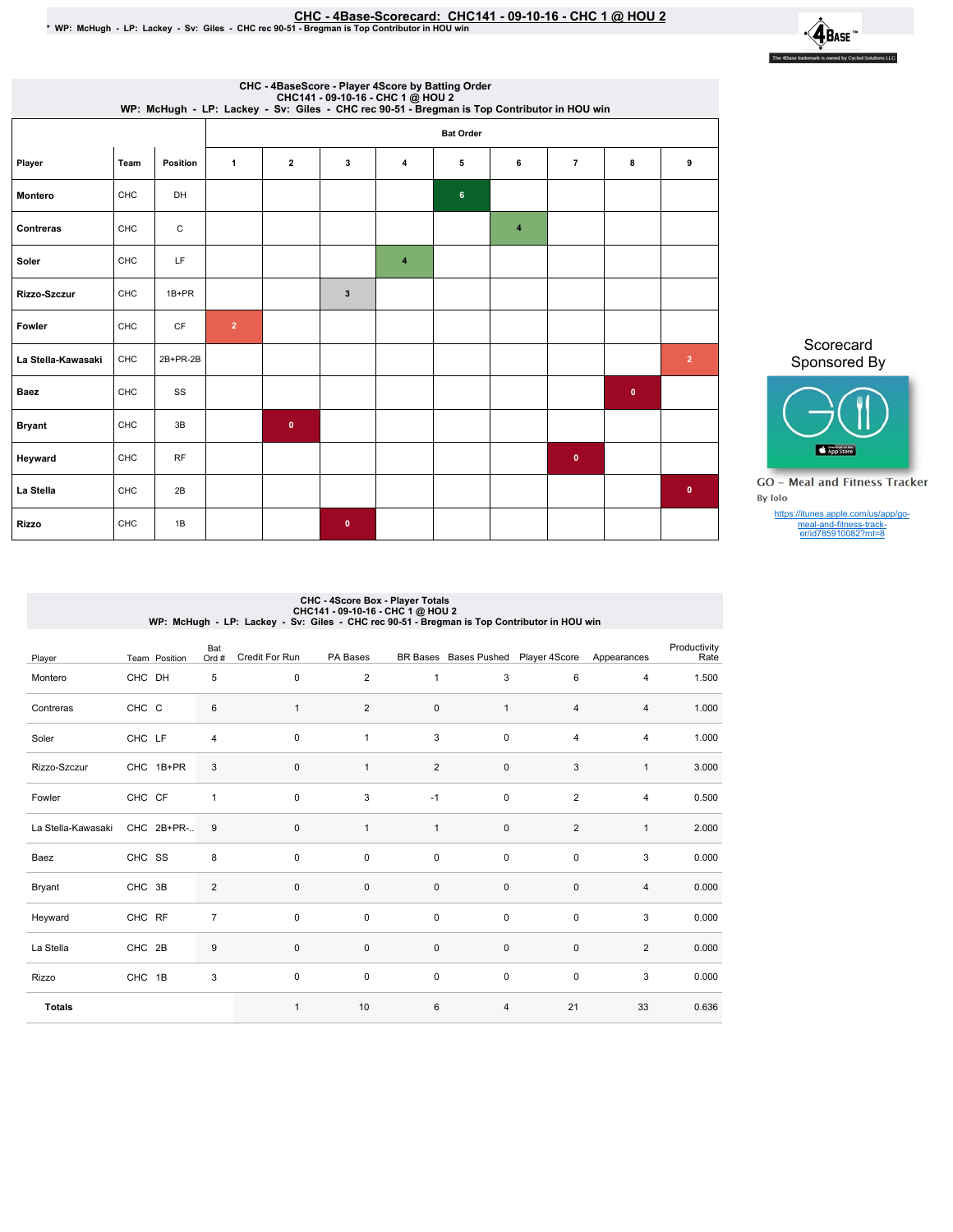## <u>HOU - 4Base-Scorecard: CHC141 - 09-10-16 - CHC 1 @ HOU 2</u><br>• WP: McHugh - LP: Lackey - Sv: Giles - CHC rec 90-51 - Bregman is Top Contributor in HOU win

 $\cdot \hat{\mathbf{A}}$ Base The 4Base trademark is owned by Cycled Solutions LLC.

|                  | HOU - 4BaseScore - Player 4Score by Batting Order<br>CHC141 - 09-10-16 - CHC 1@ HOU 2<br>WP: McHugh - LP: Lackey - Sv: Giles - CHC rec 90-51 - Bregman is Top Contributor in HOU win |              |              |                |           |   |         |   |                |           |              |  |  |  |  |
|------------------|--------------------------------------------------------------------------------------------------------------------------------------------------------------------------------------|--------------|--------------|----------------|-----------|---|---------|---|----------------|-----------|--------------|--|--|--|--|
|                  | <b>Bat Order</b>                                                                                                                                                                     |              |              |                |           |   |         |   |                |           |              |  |  |  |  |
| Player           | Team                                                                                                                                                                                 | Position     | $\mathbf{1}$ | $\overline{2}$ | 3         | 4 | 5       | 6 | $\overline{7}$ | 8         | 9            |  |  |  |  |
| <b>Bregman</b>   | HOU                                                                                                                                                                                  | SS           |              | 10             |           |   |         |   |                |           |              |  |  |  |  |
| Gonzalez         | HOU                                                                                                                                                                                  | 2B           |              |                |           |   | $\bf 6$ |   |                |           |              |  |  |  |  |
| Altuve           | HOU                                                                                                                                                                                  | <b>DH</b>    |              |                | 4         |   |         |   |                |           |              |  |  |  |  |
| Gurriel          | HOU                                                                                                                                                                                  | 3B           |              |                |           | 4 |         |   |                |           |              |  |  |  |  |
| <b>Rasmus</b>    | HOU                                                                                                                                                                                  | LF           |              |                |           |   |         | 4 |                |           |              |  |  |  |  |
| Reed             | HOU                                                                                                                                                                                  | 1B           |              |                |           |   |         |   | $\overline{3}$ |           |              |  |  |  |  |
| Castro           | HOU                                                                                                                                                                                  | $\mathtt{C}$ |              |                |           |   |         |   |                | $\bullet$ |              |  |  |  |  |
| Kemp             | HOU                                                                                                                                                                                  | PH-DH        |              |                | $\bullet$ |   |         |   |                |           |              |  |  |  |  |
| <b>Marisnick</b> | HOU                                                                                                                                                                                  | <b>CF</b>    |              |                |           |   |         |   |                |           | $\mathbf{0}$ |  |  |  |  |
| Springer         | HOU                                                                                                                                                                                  | <b>RF</b>    | $\bullet$    |                |           |   |         |   |                |           |              |  |  |  |  |



Scorecard

**GO** - Meal and Fitness Tracker By Iolo

https://itunes.apple.com/us/app/go-meal-and-fitness-track-er/id785910082?mt=8

# HOU - 4Score Box - Player Totals<br>CHC141 - 09-10-16 - CHC 10 - CHC 10 @ HOU2<br>WP: McHugh - LP: Lackey - Sv: Giles - CHC rec 90-51 - Bregman is Top Contributor in HOU win

| Player        | Team Position | Bat<br>Ord #     | Credit For Run          | PA Bases     | <b>BR</b> Bases | <b>Bases Pushed</b> | Player 4Score  | Appearances  | Productivity<br>Rate |
|---------------|---------------|------------------|-------------------------|--------------|-----------------|---------------------|----------------|--------------|----------------------|
| Bregman       | HOU SS        | $\overline{2}$   | $\mathbf{1}$            | 5            | $\mathsf 0$     | $\overline{4}$      | 10             | 4            | 2.500                |
| Gonzalez      | HOU 2B        | 5                | 1                       | $\mathbf{1}$ | $\overline{c}$  | $\overline{c}$      | $\,6\,$        | 4            | 1.500                |
| Altuve        | HOU DH        | $\mathsf 3$      | $\pmb{0}$               | $\mathbf{1}$ | 3               | $\mathsf 0$         | $\overline{4}$ | $\mathsf 3$  | 1.333                |
| Gurriel       | HOU 3B        | $\overline{4}$   | $\pmb{0}$               | $\mathbf{1}$ | $\mathbf{1}$    | 2                   | $\overline{4}$ | 4            | 1.000                |
| Rasmus        | HOU LF        | 6                | 0                       | 2            | $\mathbf{1}$    | $\mathbf{1}$        | $\overline{4}$ | 3            | 1.333                |
| Reed          | HOU 1B        | $\overline{7}$   | 0                       | $\mathbf{1}$ | $\mathsf 0$     | $\overline{c}$      | 3              | 3            | 1.000                |
| Castro        | HOU C         | 8                | $\mathbf 0$             | $\mathbf 0$  | 0               | $\pmb{0}$           | $\mathsf 0$    | 3            | 0.000                |
| Kemp          | HOU PH-DH     | 3                | 0                       | $\pmb{0}$    | $\mathsf 0$     | $\mathsf 0$         | $\mathbf 0$    | $\mathbf{1}$ | 0.000                |
| Marisnick     | HOU CF        | $\boldsymbol{9}$ | $\mathbf 0$             | $\mathbf{1}$ | $-1$            | $\mathbf 0$         | $\pmb{0}$      | 3            | 0.000                |
| Springer      | HOU RF        | $\overline{1}$   | 0                       | $\mathbf{1}$ | $-1$            | $\mathsf{O}\xspace$ | $\mathbf 0$    | 4            | 0.000                |
| <b>Totals</b> |               |                  | $\overline{\mathbf{c}}$ | 13           | 5               | 11                  | 31             | 32           | 0.969                |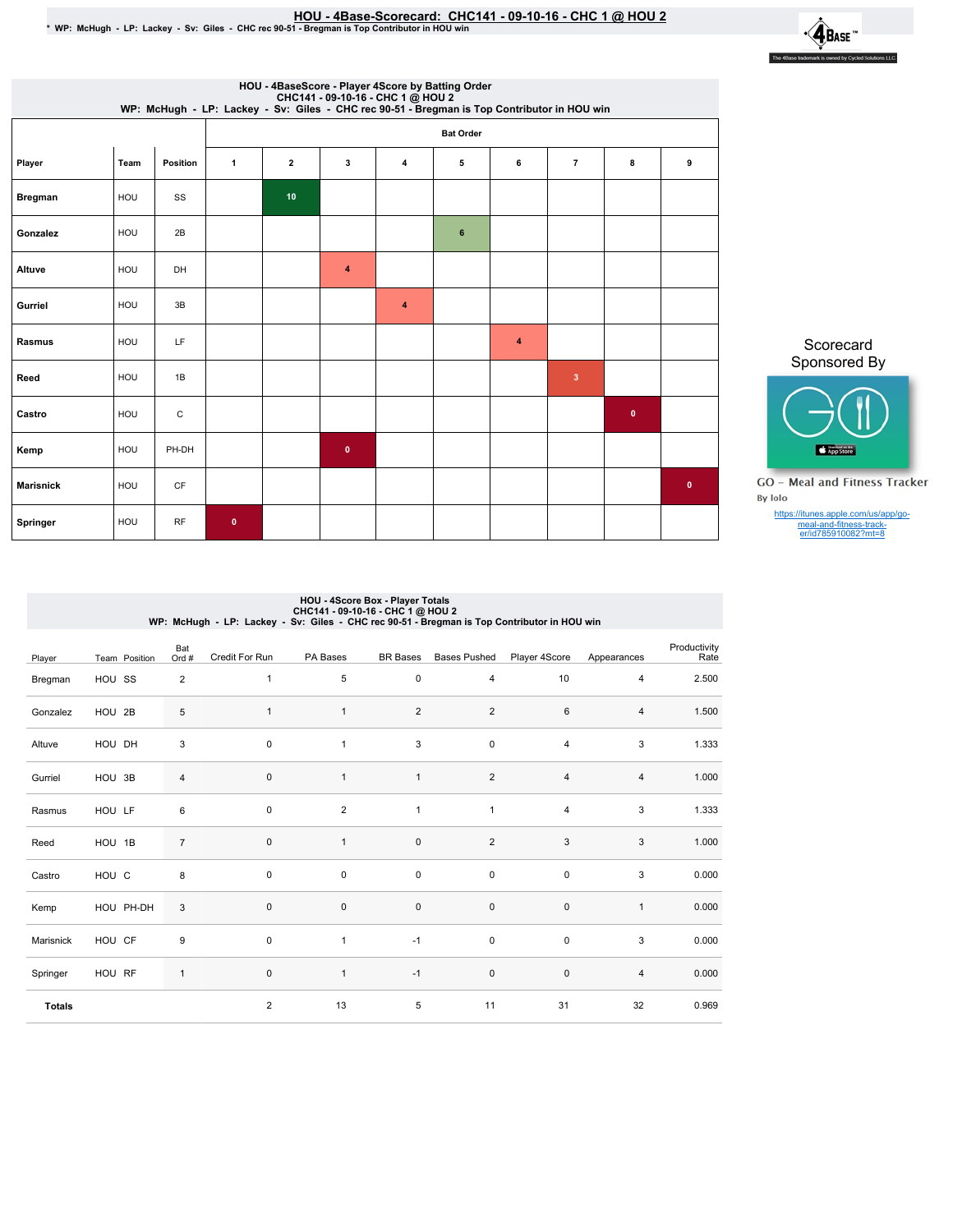#### Bat Order | Player | Inning | PlayText | LOBStatus Credit For Run PA Bases BR Bases Bases Pushed Player 4Score 1 Fowler 01 9.Single +2nd-4-Err Left on 2nd 03 Walk LO-DP-6-3 05 K 08 K **Player Totals** 2 Bryant 01 6-3 03 6 & 6-3-LO-DP 06 2 08 K **Player Totals** 3 Rizzo 01 K 04 5 06 K **Player Totals** Rizzo-Szczur 09 | Walk +2ndWP | Left on 3rd **Player Totals** 4 Soler 01 K 04 Walk 06 K 09 K **Player Totals** 5 Montero 02 K 04 9.Double +3rdOnThrow Left on 3rd 07 9 09 | 3U ProdOut **Player Totals** 6 Contreras 02 Walk +2ndWP Left on 2nd 04 | 9-SacFly 07 | Walk + CS-2-6 09 K **Player Totals** 7 Heyward 02 4 04 5-3 07 5 **Player Totals** 8 Baez 02 K 05 K 08 7 **Player Totals** 9 La Stella 03 8 05 8 **Player Totals** La Stella-Kawasaki 08 | Walk +2ndSB | Left on 2nd **Player Totals Grand Total**  $0 \qquad \qquad 2 \qquad \qquad 0 \qquad \qquad 0 \qquad \qquad 2$ 0 1 -1 0 0 0 0 0 0 0 0 0 0 0 0 0 0 0 3 -1 0 2 0 0 0 0 0 0 0 0 0 0 0 0 0 0 0 0 0 0 0 0 0 0 0 0  $\begin{array}{ccc} \boxed{0} & \boxed{0} & \boxed{0} & \boxed{0} & \boxed{0} \end{array}$ 0 0 0 0 0 0 0 0 0 0 0 0 0 0 0 0 0 0  $\overline{0}$   $\overline{0}$   $\overline{0}$   $\overline{0}$   $\overline{0}$   $\overline{0}$   $\overline{0}$ 0 1 2 0 3 0 1 2 0 3 0 0 0 0 0 0 0 1 3 0 4 0 0 0 0 0 0 0 0 0 0 0 0  $\boxed{0}$  1  $\boxed{3}$   $\boxed{0}$  4 0 0 0 0 0 0 0 2 1 2 5 0 0 0 0 0 0 0 0 1 1 1 0 2 1 3 6 0 1 1 0 2 1 0 0 1 2 0 1 -1 0 0 0 0 0 0 0 0 1 2 0 1 4 0 0 0 0 0 0 0 0 0 0 0 0 0 0 0 0 0 0  $\overline{0}$   $\overline{0}$   $\overline{0}$   $\overline{0}$   $\overline{0}$   $\overline{0}$   $\overline{0}$ 0 0 0 0 0 0 0 0 0 0 0 0 0 0 0 0 0 0  $\overline{0}$   $\overline{0}$   $\overline{0}$   $\overline{0}$   $\overline{0}$   $\overline{0}$   $\overline{0}$ 0 0 0 0 0 0 0 0 0 0 0 0  $\overline{0}$   $\overline{0}$   $\overline{0}$   $\overline{0}$   $\overline{0}$   $\overline{0}$   $\overline{0}$ 0 1 1 0 2  $\begin{array}{ccc} \boxed{0} & 1 & 1 & \boxed{1} & \boxed{0} & \boxed{2} \end{array}$ 1 10 6 4 21 Detail by Bat Order/Player

### <u>CHC - 4Base-Scorecard: CHC141 - 09-10-16 - CHC 1 @ HOU 2</u>

\*WP:McHugh-LP:Lackey-Sv:Giles-CHCrec90-51-BregmanisTopContributorinHOUwin